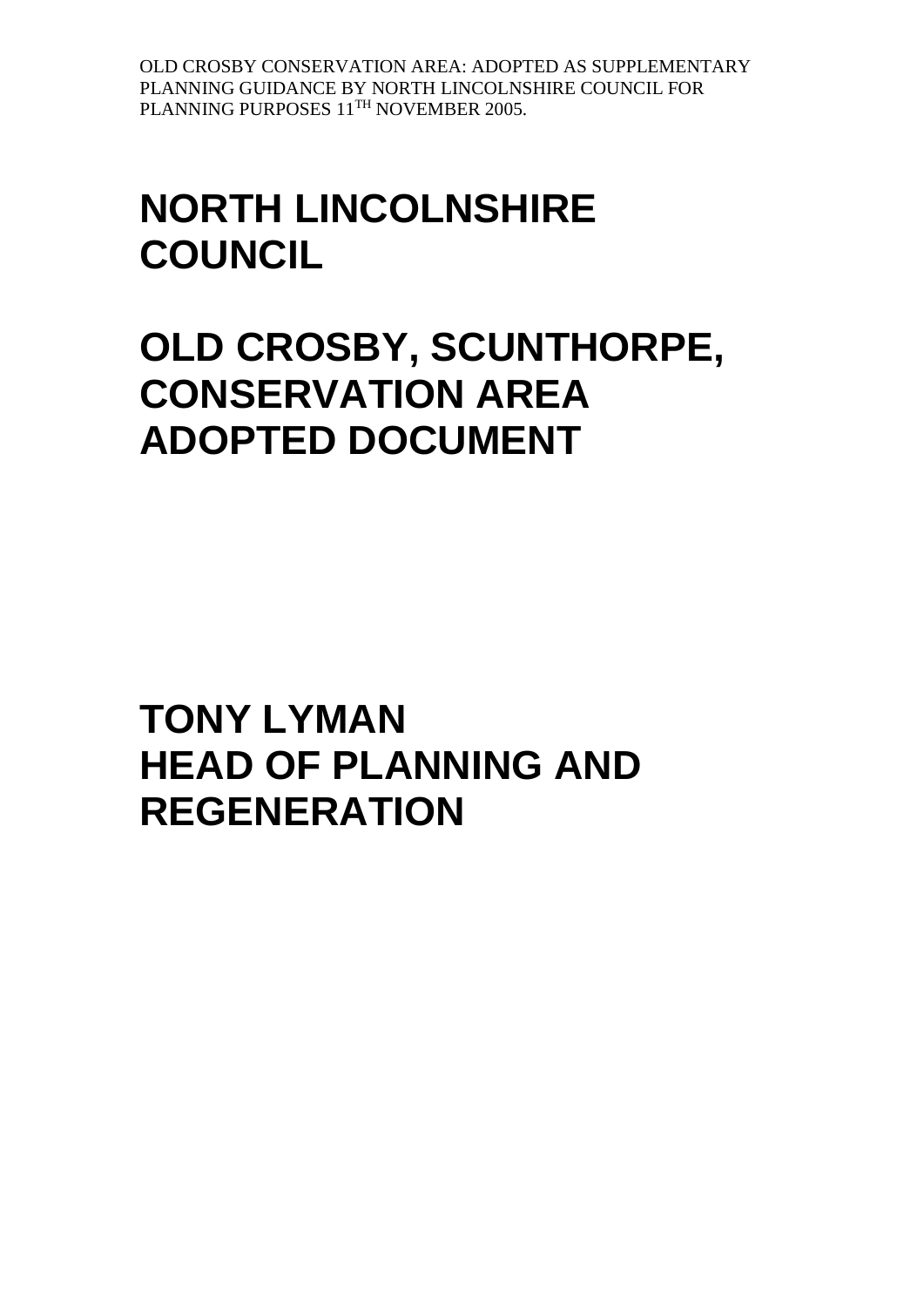# **Contents**

- **1 Introduction**
- **2 Legislative background**

# **3 Location and landscape setting**

- 3.1 Location
- 3.2 Landscape setting
- 3.3 Geology and building materials

# **4 History and Development**

- 4.1 History
- 4.2 Effect of historical development on plan form of Old Crosby

# **5 Character and Appearance**

- 5.1 Plan form
- 5.2 Activity and uses
- 5.3 Open spaces, vistas and trees
- 5.4 Architectural styles and building materials
- 5.5 Listed Buildings and Buildings of Townscape Merit
- 5.6 Other features of interest
- 5.7 Summary

# **6 Problems and Pressures**

- 6.1 General
- 6.2 Buildings or structures which have a negative or neutral impact on the conservation area
- 6.3 Sites which have a negative impact on the conservation area
- 6.4 Buildings-at-Risk
- 6.5 Alterations to existing historic buildings
- 6.6 Summary

# **7 Recommendations**

- 7.1 General
- 7.2 Preservation, enhancement and reinstatement of architectural quality
- 7.3 Environmental and street improvements
- 7.4 Boundary review
- 7.5 Article 4 Direction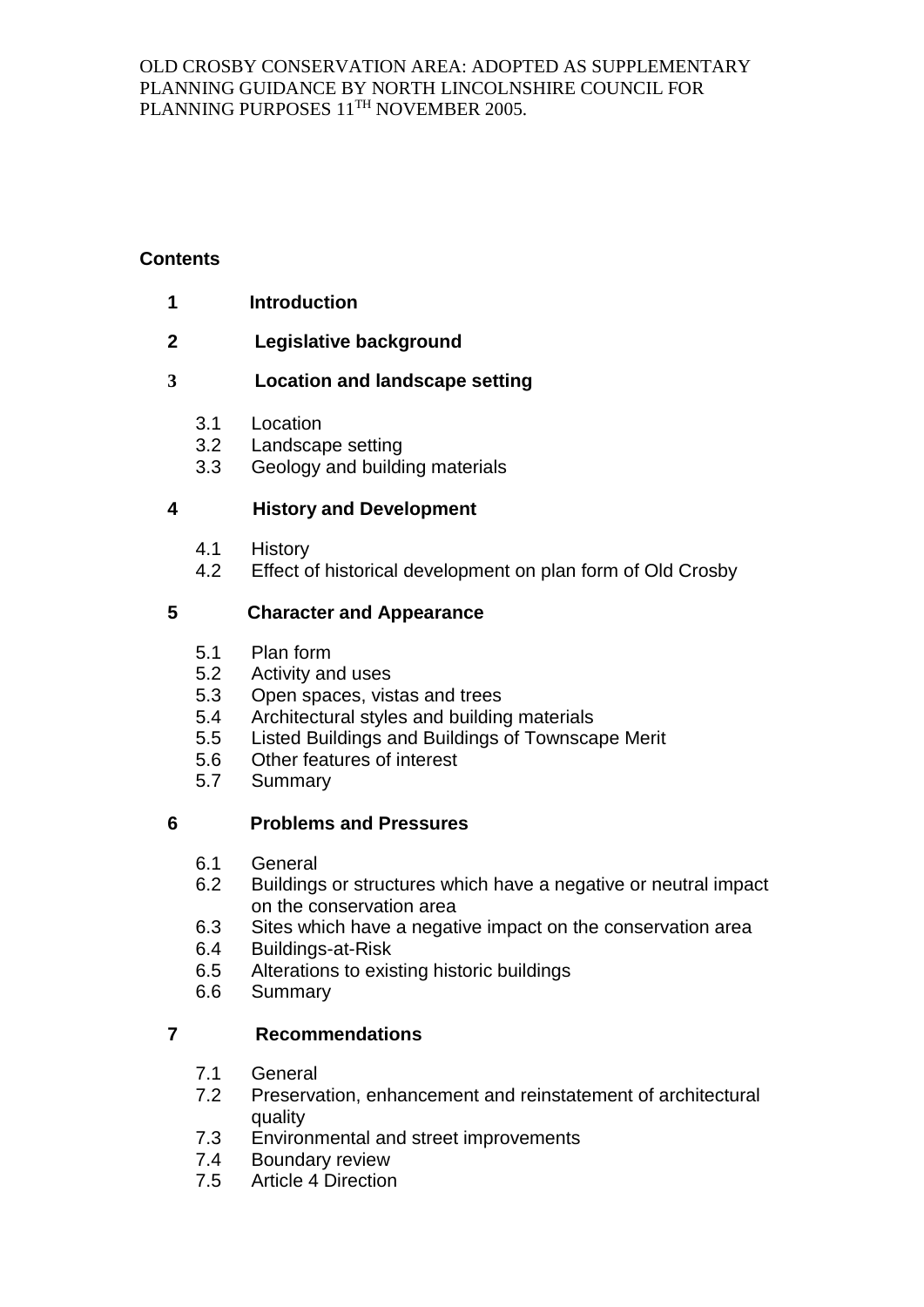Useful names and addresses Bibliography

## **Maps:**

Map showing the conservation area boundary: Listed Buildings; Buildings of townscape Merit and other features of the conservation area.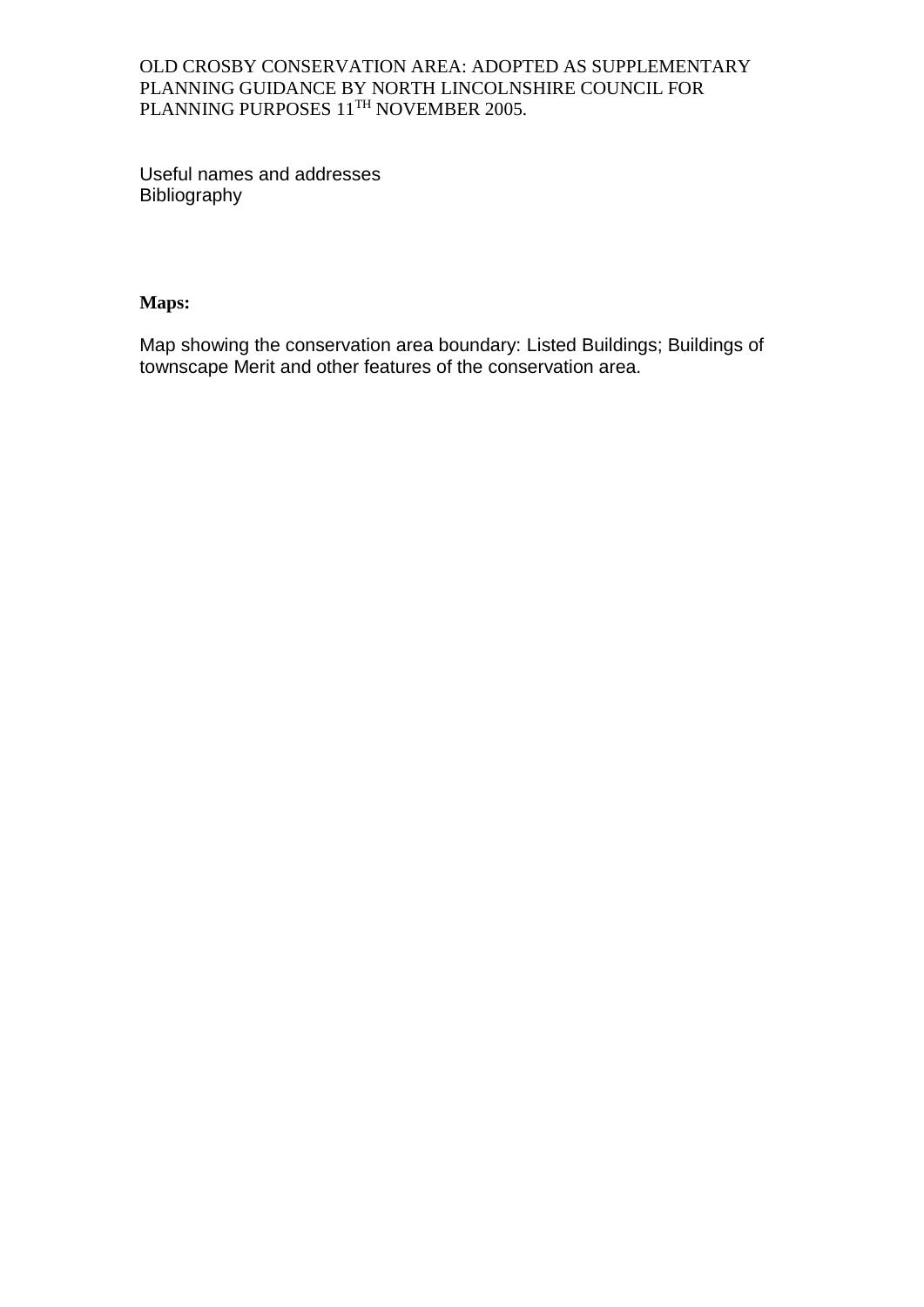Old Crosby is one of the five agricultural villages which, as a result of the success of the iron and steel industry in the 19<sup>th</sup> century, became amalgamated to form the town which is now called Scunthorpe.

The conservation area was designated on  $14<sup>th</sup>$  January 1976 by the former Scunthorpe Borough Council and covers the area between Frodingham Road and Normanby Road occupied historically by the village of Crosby.

The road layout, and nine of the late  $18<sup>th</sup>$  and early  $19<sup>th</sup>$  century cottages and two small stone sheds of the old village, form the core of the conservation area. The rest of the village was redeveloped as part of the housing expansion of Scunthorpe at the end of the 19<sup>th</sup> century and into the 20<sup>th</sup> century. Also included as part of the Old Crosby Conservation Area are therefore, late Victorian semi-detached houses, Edwardian terraces houses, a public house of 1912, late 20<sup>th</sup> century houses, and a modern Sikh temple. covers the area of land between Frodingham Road and Normanby Road which formed the historic village of Crosby.

This appraisal will assess the special interest, both architectural and historical, of Old Crosby. The history of the area and its present appearance and character will be described, its problems analysed, and a number of recommendations put forward. These will be considered by North Lincolnshire Council for implementation after full public consultation.

This document together with a sister document giving guidance on development issues in the Conservation Area have been adopted by North Lincolnshire Council as Supplementary Planning Guidance. They will therefore be a material consideration when determining applications for development, defending appeals or proposing works for the preservation or enhancement of the area. The documents are to be saved documents in the Council's developing Planning Framework and will be a planning consideration within that framework.

The documents will also inform and, be a good guide for those carrying out other works in the Conservation Area that do not necessarily require planning approval. Both documents will therefore be a useful source of information for owners, agents, applicants and members of the public who live or work in the conservation area.

# **2 LEGISLATIVE BACKGROUND**

As previously stated the conservation area was designated in 1976 by the former Scunthorpe Borough Council.

A conservation area is *an area of special architectural or historic interest the character or appearance of which it is desirable to preserve or enhance*  (section 69 of the Planning (Listed Buildings and Conservation Areas) Act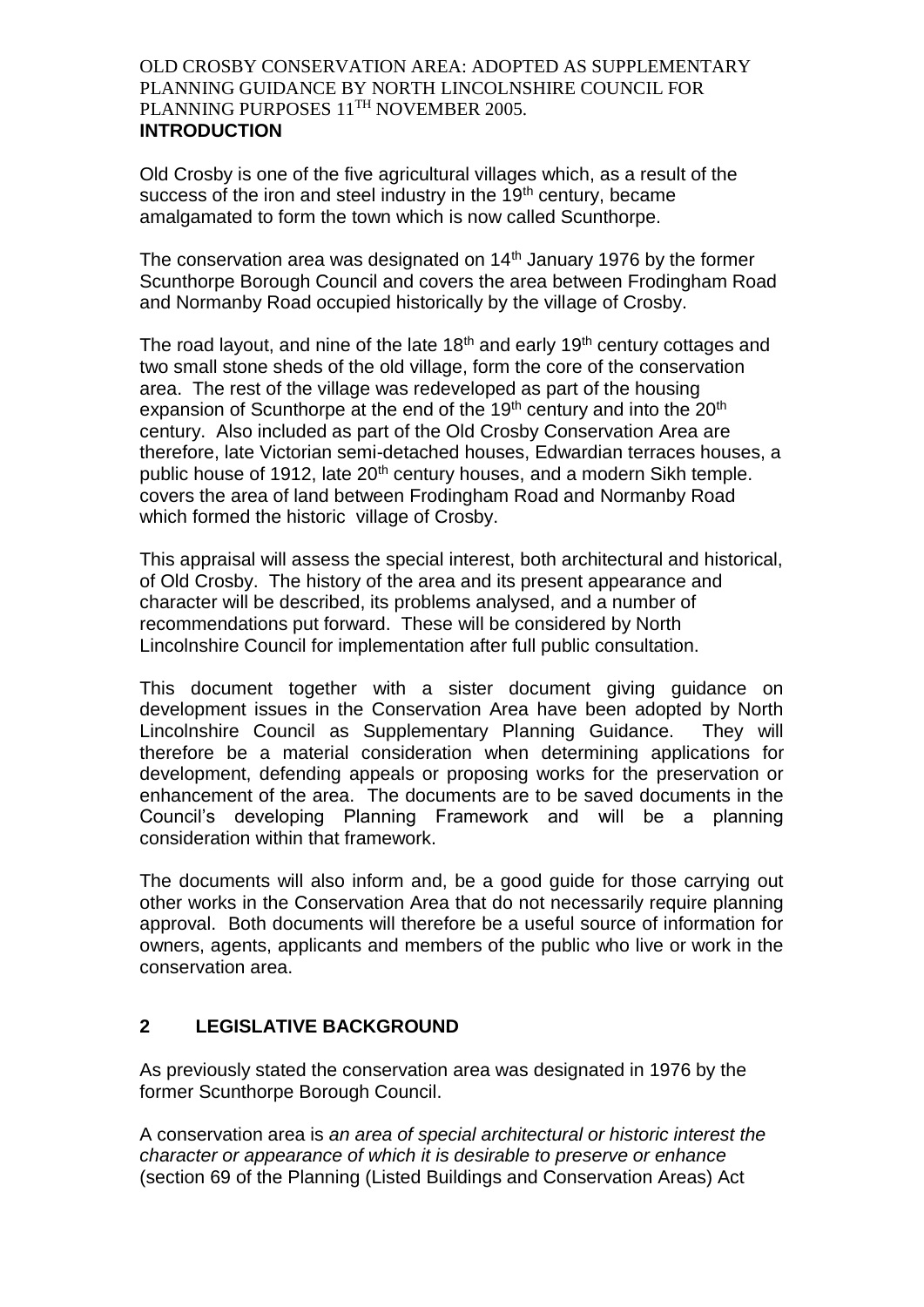1990). The Council is obliged by section 71 of the same Act *to formulate and publish proposals for the preservation and enhancement of any parts of their area, which are conservation areas,* and this appraisal fulfils this statutory duty.

In making decisions on future development within a conservation area, the Council must *pay attention to the desirability of preserving or enhancing the character or appearance of the area* (section 72 of the Act). This should ensure that harmful change is not allowed, and that new development is of the highest quality.

Government policy is set out in Planning Policy Guidance Note No.15 (PPG15 – Planning and the Historic Environment). On demolition, this states, '*The general presumption should be in favour of retaining buildings which make a positive contribution to the character or appearance of a conservation area*.'

# **3 LOCATION AND LANDSCAPE SETTING**

# **3.1 Location**

Old Crosby now forms part of Scunthorpe, and is located on the northern edge of the town just west of Normanby Road. Scunthorpe is the main administrative centre for North Lincolnshire, and is located centrally within the district, sandwiched between the valleys of the rivers Trent and Ancholme.

# **3.2 Landscape setting**

As a small, sub-area of Scunthorpe, Old Crosby has an urban setting. It is surrounded on all sides by buildings: to the south and west are formal grids of Edwardian terrace housing, and, to the east, the boundary is defined by the dual-carriageway of Normanby Road and a recently modified main road junction now layed out as a roundabout. Further north lies more housing, dating to the  $20<sup>th</sup>$  century.

This part of the town has relatively flat topography, and this, coupled with the dense urban nature of the surroundings, results in limited views out of the area to the wider townscape and landscape. The area to the east of Old Crosby is more open, and there are more distant views over the low buildings in the foreground. To the north-east there is a backdrop of gently undulating, agricultural land. To the south and east the wider setting is more urban, with the tower blocks of central Scunthorpe dominating the skyline.

# **3.3 Geology and building materials**

The geology of Lincolnshire provides a number of different stones and clays suitable for building stone and for making bricks. The limestone ridge which runs through this part of the county is composed of Inferior Oolite or Lincolnshire Limestone, which can be used as a building stone. To the north and east of Old Crosby were the quarries where ironstone was extracted for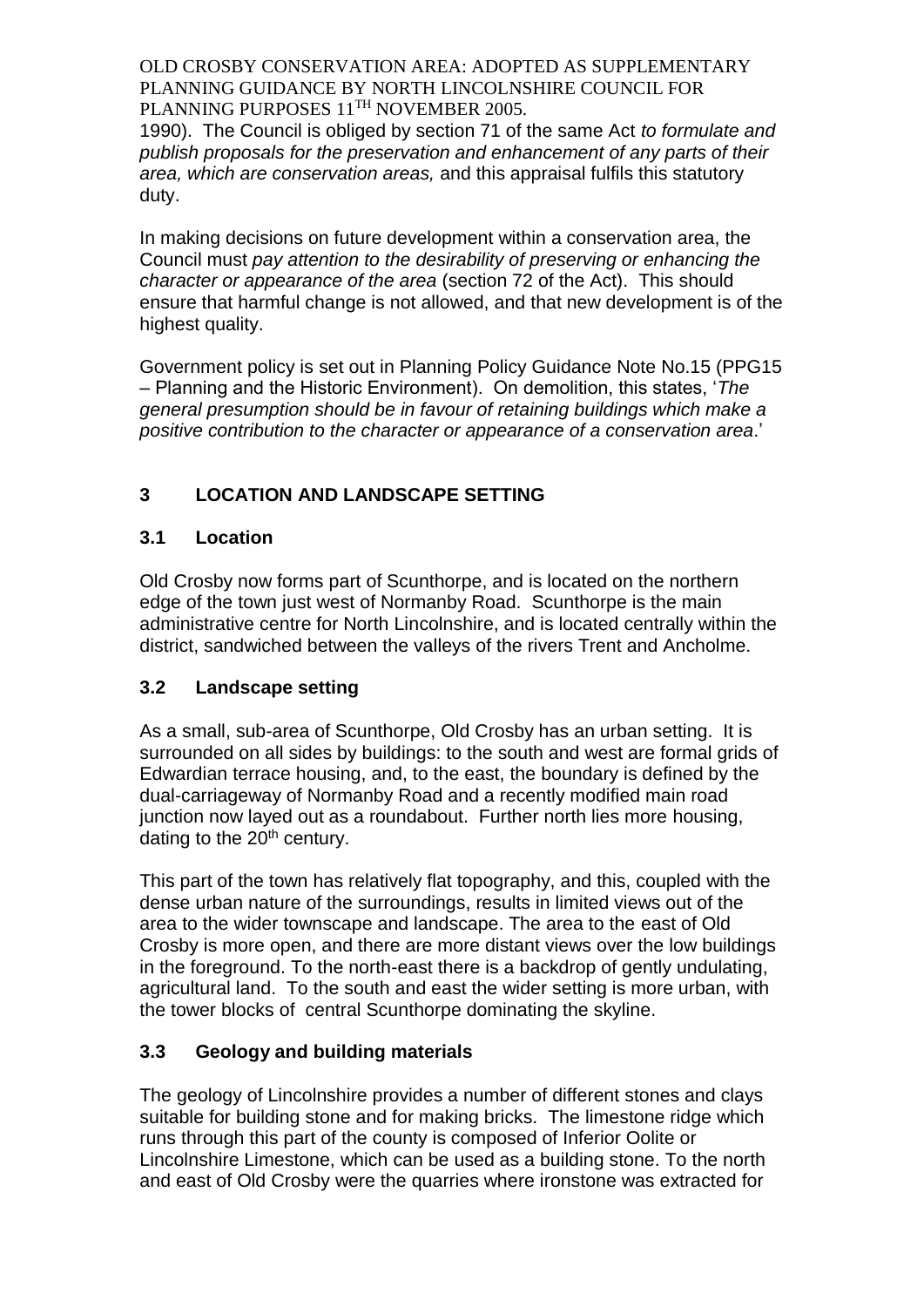iron ore, and this stone was also suitable for boundary walls and the more vernacular buildings. Bricks started being made in Lincolnshire at the beginning of the 14<sup>th</sup> century and Brigg and Barton were the local brickmaking centres in the area. There were however, other important centres of brick manufacture, notably at Crowle and South Ferriby. The major expansion of Scunthorpe was during the latter half of the 19<sup>th</sup> century into the early  $20<sup>th</sup>$ . Most building constructed during this period is in brick either from the several local sources or, following 1850, imported into the area by rail. Clay was also used in the manufacture of roof materials and orange clay pantiles predominate in this area, as in other parts of Lincolnshire.

Early photographs show the existence of a number of stone buildings in Crosby, but most of these were demolished at the turn of the century, apart from no. 29, Old Crosby, not listed but identified as a Building of Townscape Importance. Stone was also employed in the construction of front garden walls, and houses on the north side of Old Crosby retain this boundary treatment.

Today, the predominant building material is brick, with the earlier houses employing the local handmade soft reddish-brown brick, and the later, early 20<sup>th</sup> century properties, using a harder, machine-made red brick. In the late 20<sup>th</sup> century properties a buff brick has been used which is thought to have been brought in from another part of the country. There is however, now some evidence to suggest that some buff brick was available from local sources also. As in the surrounding area of North Lincolnshire, clay pantiled roofs are predominant.

# **4 HISTORY AND DEVELOPMENT**

#### **4.1 History**

The name Crosby has Old Scandinavian origins*,* meaning "the village with a cross" and "*Cropesbi"* is mentioned in the Domesday Book of 1086*.* The early history of Crosby is sketchy, with little surviving documentary or physical evidence. None of the existing buildings pre-date the late 18<sup>th</sup> century.

Until the mid 19<sup>th</sup> century the area now occupied by the town of Scunthorpe was a largely rural landscape sub-divided into small fields. There were five small agricultural villages: Crosby, Frodingham, Brumby, Scunthorpe and the larger Ashby, mainly owned by a few wealthy estates. The Sheffield family of Normanby owned most of Crosby, the Winns of Nostell Priory in Yorkshire most of Scunthorpe, and land and property in the remaining villages were split up between the two.

The fields surrounding Crosby were not enclosed until 1812, mainly because the poor agricultural land was not greatly sought after and the 1890 OS map for the area shows Crosby as a small isolated linear settlement.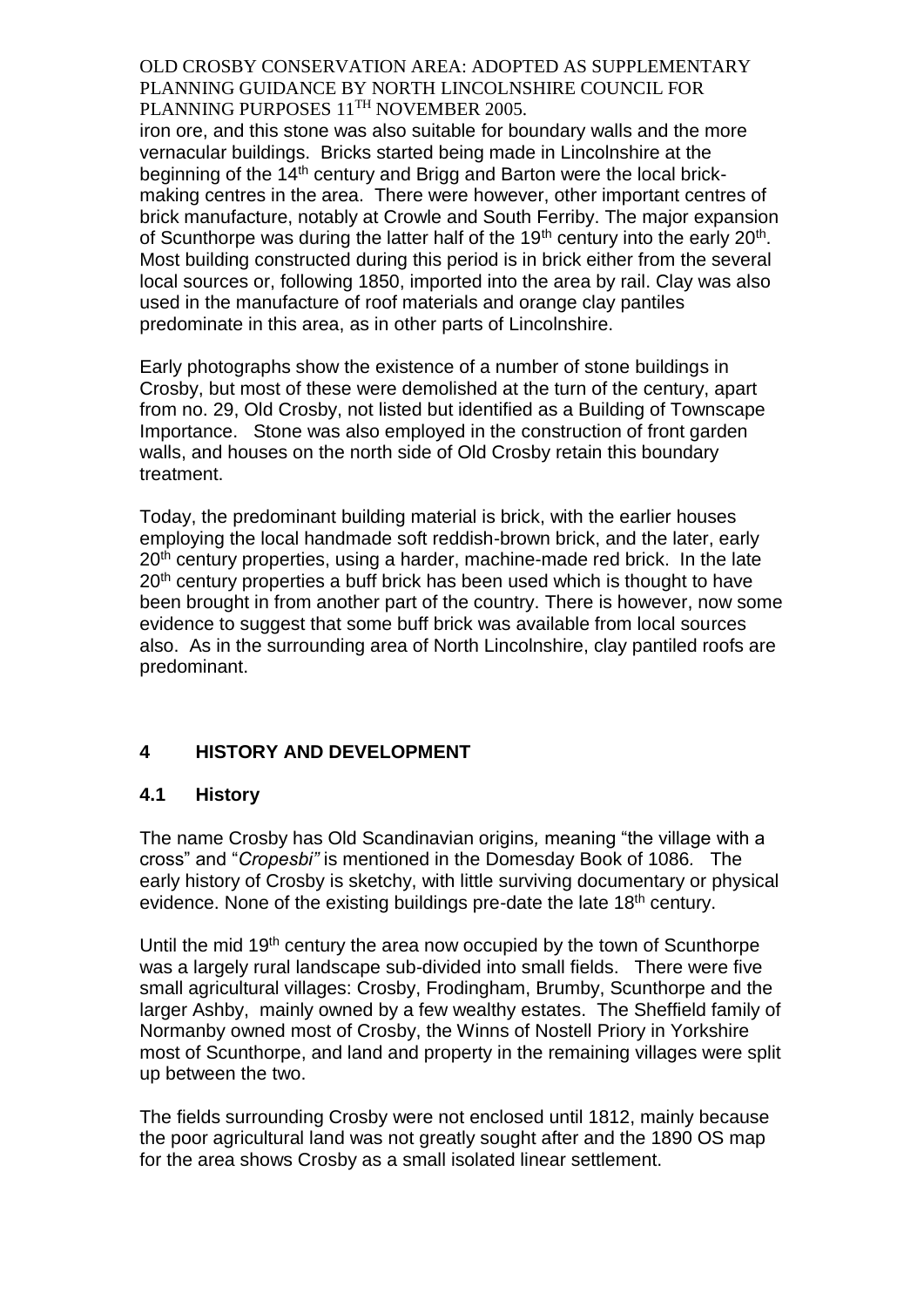Despite the development of the iron and steel industry in the mid-19<sup>th</sup> century at nearby Frodingham, Crosby remained relatively untouched by change until the early 20<sup>th</sup> century. At this point the continued expansion of the steel industry lead to further demand for housing and the rapid growth of Scunthorpe. The Sheffield family released land in Crosby for new housing, partly for the workforce of the Lysaght's Normanby Park steelworks, which was constructed on a greenfield site to the north of Crosby between 1910 and 1912. This led to the rapid construction of the terraced streets of "bye-law" houses in the area.

This physical connection was sealed by the official amalgamation of the five villages into one urban district in 1919, with the formation of the Scunthorpe and Frodingham Urban District Council. However, despite the physical connection to Scunthorpe and Frodingham, Crosby remained an identifiable area within the suburban development. Since the beginning of the  $20<sup>th</sup>$ century the historic village of Crosby has been slowly disappearing as a result of demolition and new development.

## **4.2 Effect of Historical Development on the plan form of Old Crosby**

On the 1890 map the small linear settlement shown appears to be composed of small, detached cottages scattered along a single street, located on the pavement edge facing the road. A school is shown at the western end of the village, and at either end the courtyard plan of the buildings suggests farmyards.

It is interesting to note that there are no large houses nor a church. A small road branches off the main street to the south and terminates in a footpath, which in turn leads across the fields to Frodingham. A cluster of houses, a Methodist Chapel, and a pinfold (stock enclosure), are shown located in the central section of this road, setting them slightly apart from the main settlement. The layout and form of Crosby in the late 19<sup>th</sup> century was therefore, similar to Normanby, a village to the north of Scunthorpe which was also owned by the Sheffield family estate.

The 1908 map shows few changes to the layout and buildings of Crosby in the intervening period, but soon afterwards the  $19<sup>th</sup>$  century houses on the south side of Old Crosby were replaced by new buildings, and by 1948 Crosby was no longer an independent village settlement. During the second half of the 20<sup>th</sup> century more of the village was demolished and replaced with bungalows or blocks of flats. Today, the village of Crosby remains just identifiable by its collection of 19<sup>th</sup> century houses and their more random layout, compared to the formality of the newer terraces.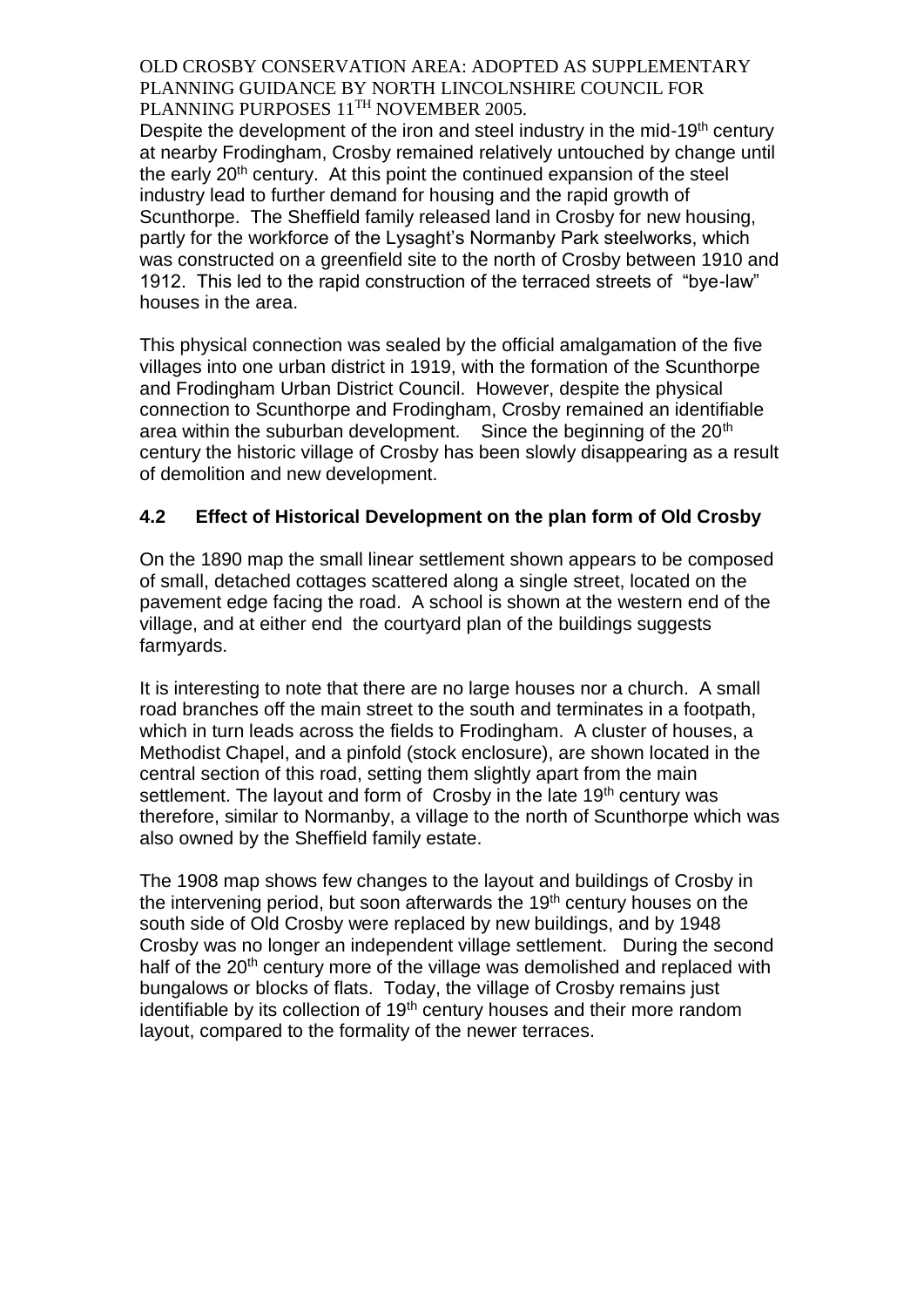# **5 CHARACTER OF THE CONSERVATION AREA**

## **5.1 Plan Form**

As stated above Crosby was a linear village development, and Old Crosby road which formed the backbone of the village remains central to the character and appearance of the present conservation area. Both sides of the road are lined with houses, although each side has a different layout and appearance. On the north side the houses are detached or semi-detached with narrow spaces separating the plots. The majority of the properties are set slightly back from the road, with small front gardens enclosed by low stone walls. To the rear, each house has a long narrow garden. The southern side of the road is more densely built up, with the continuous building line of the Edwardian terraces dominating the streetscape. These houses have small front gardens and long narrow private areas at the rear.

# **5.2 Activity and uses.**

Old Crosby is a residential sub-area of Scunthorpe, and is composed of detached, semi-detached and terrace housing. The only non-residential buildings are The Grosvenor Public House, a funeral directors, a garage showroom and the Sikh temple.

There is little pedestrian activity in the area but there is a regular flow of vehicular traffic along Old Crosby road, to and from the more heavily trafficked junction with Normanby Road at the eastern end of the conservation area.

# **5.3 Open spaces, vistas and trees**

Old Crosby is a small, densely built-up area with no public amenity space and few trees. The only visible landscaped area is in front of George Abey Court. This is an area of grass with a silver birch as the centrepiece, which provides a setting for the building and some visual interest. However, it has limited amenity value.

The only other areas of soft landscaping are the private gardens to the rear of the older properties on the north side of Old Crosby, but these are very enclosed and not visible from public viewpoints.

The most significant vista within the area is the view up Grosvenor Street to the north, which is terminated by no. 53 Old Crosby, an attractive red brick early 19<sup>th</sup> century house.

Otherwise the lines of vision are limited to views along Old Crosby with the two small alleyways running southwards providing glimpses of the grid of terraces beyond.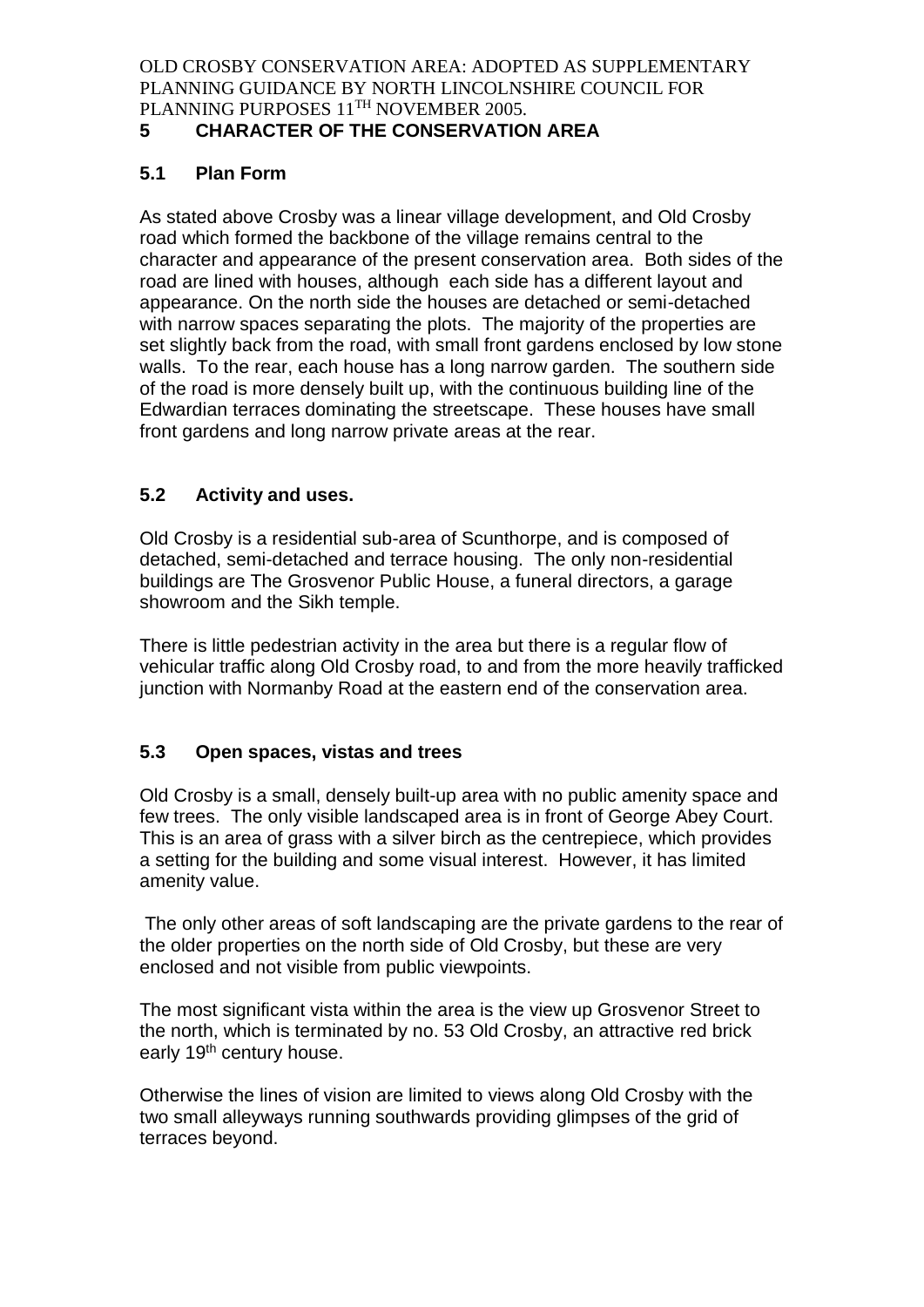## **5.4 Architectural style and building materials**

Old Crosby contains a variety of houses dating from the late-18<sup>th</sup> to the end of the  $20<sup>th</sup>$  century. The earliest building is no. 29, which appears to be shown on a Sheffield estate map of 1778. Another early group of buildings is nos. 39  $-53$ , dating to the late 18<sup>th</sup> century. These brick cottages are detached or semi-detached, two storeys high, with pantiled roofs and timber sash windows. No. 53 was once the "Ship Inn", and is said to retain internal features of this use.

Along the south side of the street are some Edwardian, two storey terrace houses, with ground floor bay windows. The later 20<sup>th</sup> century buildings are of lesser architectural merit and include 1960's bungalows and George Abey Court.

# **Old Crosby (north side).**

This side of the road is composed of a number of detached and terraced cottages with long back gardens, with the modern garage terminating the group to the east.

To the western end, the form of no. 11 suggests it is one of the original two storey, 19<sup>th</sup> century village cottages, although its external elevation has been substantially altered. The changes include the replacement of the original windows and front door; the addition of external shutters and a door surround composed of pilasters supporting a pediment; rendering of the front elevation; and re-cladding the roof with concrete pantiles.

Set back from the historic building line of the road is Abey Court, built in the late 1960's. This block forms part of a larger complex of flats in Chatterton Crescent, however Abey Court is the only element which lies within the conservation area. It occupies a relatively large plot and although only two storeys high, it has a much greater mass and bulk than the neighbouring houses. The design of Abey Court makes little reference to the smaller, more domestic buildings which form the bulk of the buildings in Old Crosby.

Progressing eastwards, no. 21 is a red brick 1960's bungalow, with a pitched concrete pantile roof. In the rear garden there are two notable stone and timber sheds with clay pantiled roofs, survivors from Crosby's agricultural past.

No. 29 is a two storey, 19<sup>th</sup> century ironstone cottage with brick quoins, window dressings and moulded brick hood moulds. Except for one, six-pane casement, all of the windows are modern with large panes.

Nos. 31 and 33 and nos. 35 and 37 are two pairs of semi-detached, brick houses, dating to the 1930's. These are two storey houses, with paired gables dominating the front elevations and timber projecting ground floor bay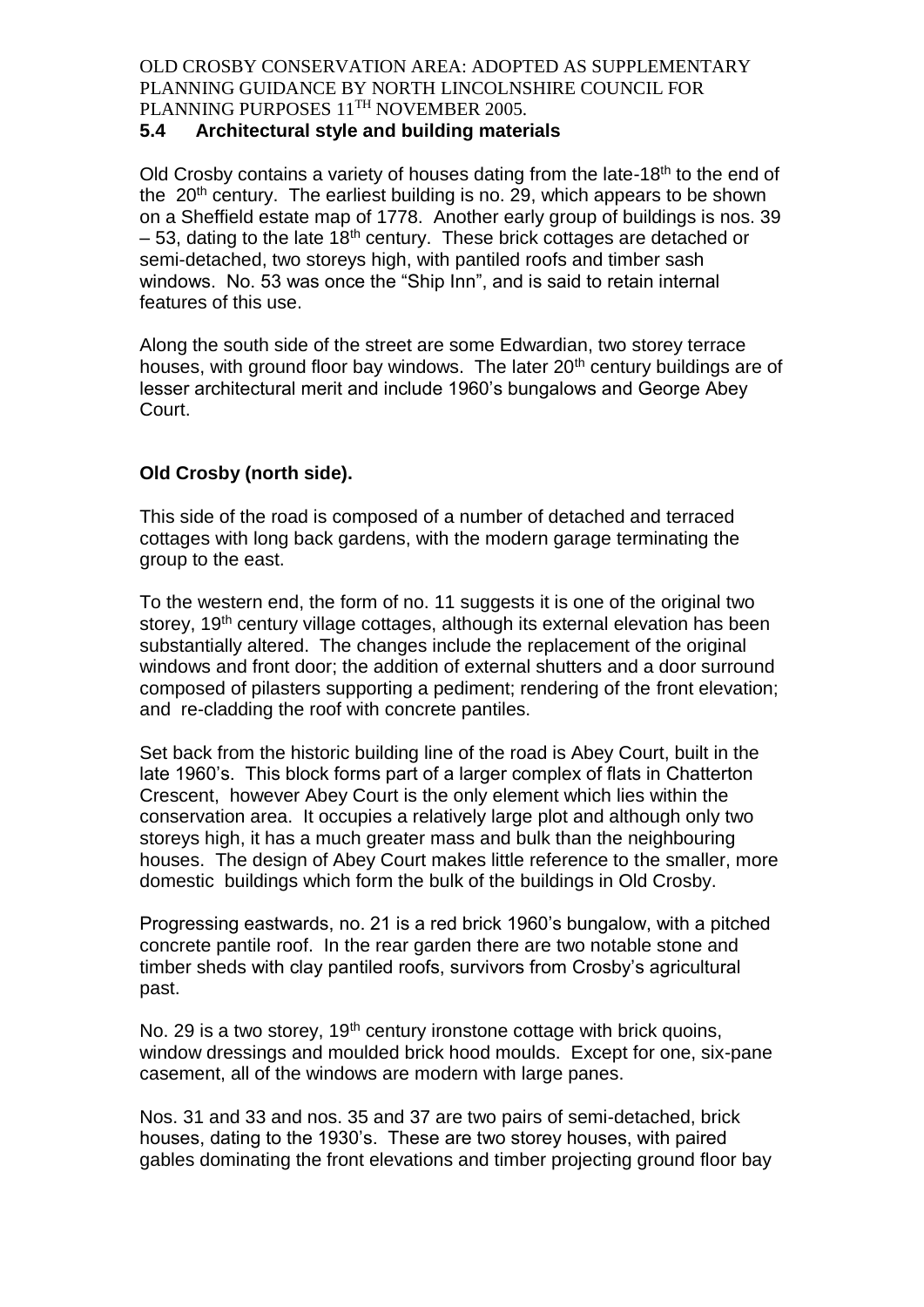windows. Some of the original windows with their decorative leaded lights survive, while others have been replaced with modern plastic windows.

Nos. 39 – 53 are a distinctive group of modest, two storey cottages, which formed part of the historic village of Crosby, and which are the most interesting buildings within the conservation area.

They date to the late  $18<sup>th</sup>$  and early  $19<sup>th</sup>$  century, with no. 43 being slightly later. It appears that both buildings were originally detached cottages, which have subsequently been sub-divided into two smaller properties in each. The plaque nos. 47 & 49, which is grade II listed, suggests that the house was altered in c.1900. All of these properties are simple, two storey, red -brown brick cottages, with double-hung sliding sash windows, timber doors and clay pantiled roofs. Unfortunately no. 41 has had its original timber sashes replaced with plastic replicas and no. 43 has concrete pantiles. No. 53 stands slightly apart from the group by being set forward on the pavement edge. This house has two doors on the front elevation, one of which abuts a large display window, indicating that at one time this property housed a shop as well as being a former public house.

At the end of the road is the large garage showroom and associated car parking, part of which falls within the conservation area. This is a white concrete and glass building with a large footprint. This building bears no relationship in design, materials or use to the character and appearance of the rest of the Old Crosby Conservation Area.

#### **Old Crosby (South side).**

On the east end of the conservation area, opposite the garage showroom, is a row of houses and a Sikh temple, dating from the mid to late-20<sup>th</sup> century. This group of buildings is of differing heights, materials and architectural designs, and presents a fragmented appearance with limited design quality. Although of little architectural merit, the Sikh Temple has cultural and community value in the multi-cultural society of Scunthorpe at the end of the 20<sup>th</sup> century.

The rest of the south side of Old Crosby Road is dominated by a long terrace of Edwardian houses with the notable exception of nos. 42 and 45 and 46 and 48, two pairs of Victorian semi-detached houses.

These earlier properties are located forward of their neighbours, on the back edge of the pavement, and are dated 1898 and 1899 on the front elevation. The two storey, brick elevations have been substantially altered by the insertion of modern doors and windows, and in the case of no. 46 the front door has been removed and blocked up, and the ground floor rendered. These alterations have destroyed the symmetry of the group, so the semidetached houses no longer read as a matching pair.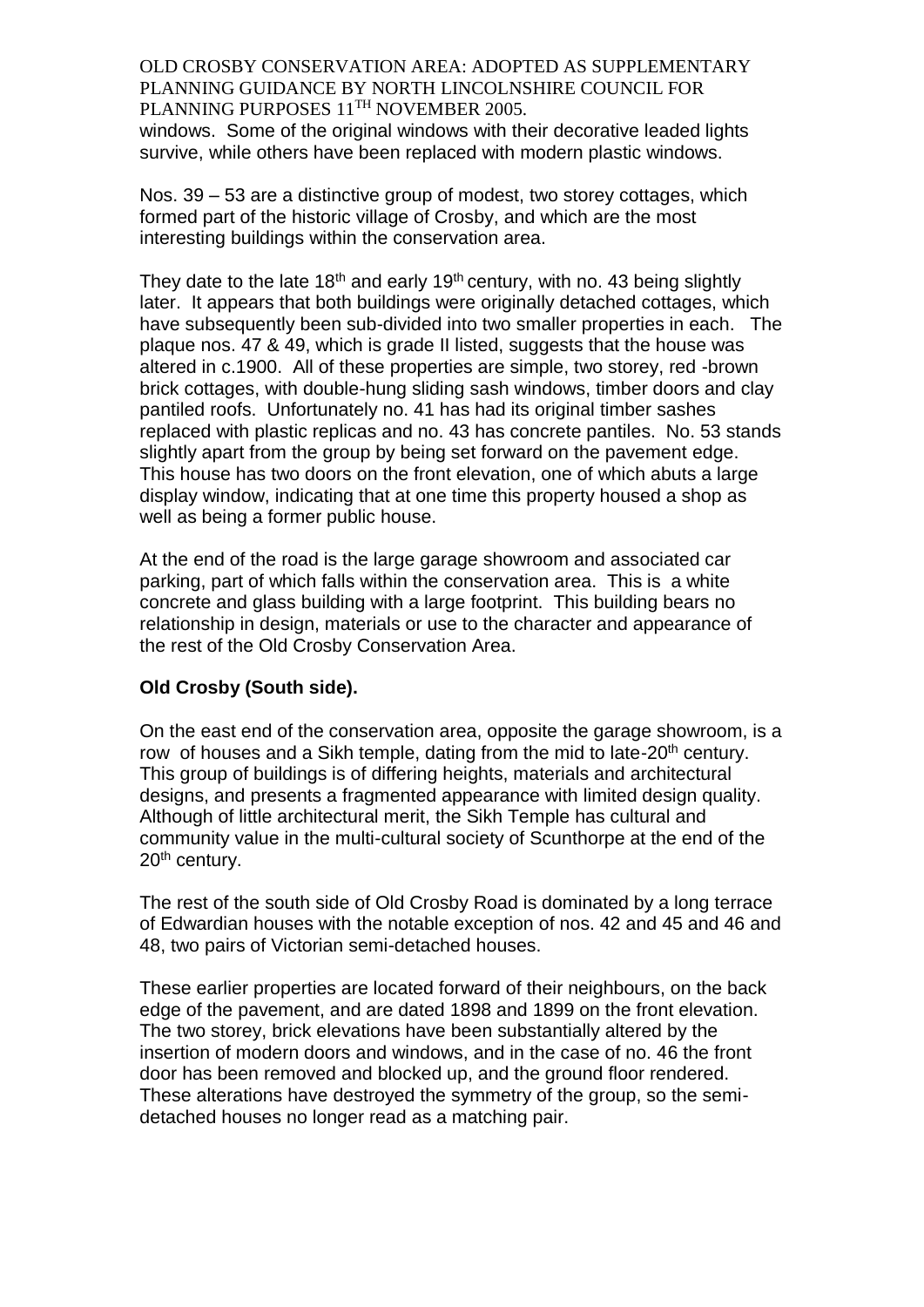The Edwardian terraced houses are also built from red brick, with pantiled roofs and timber windows. Each two storey house has a projecting timber ground floor bay window with a timber moulded cornices. Most of the original doors and windows have been changed although a few examples still survive.

No. 38 has an original door, with three narrow raised and fielded panels at the base, and two glazed panels above, recessed into a porch which is lined with original decorative tilework. The bay window has all of its decorative cornice detailing, but the windows have been altered although no.32 still has its original detailing. Nos. 36 and 34 interrupt the group, as they are a pair of houses with small gables over the first floor windows, and a pebbledash render to the upper floor. Nos. 24 – 16 are built to a slightly different design, with shallower and curved bay windows, and the front doors are set inside a wider arched opening and are flanked by fixed side lights. No. 18 has the only surviving original door of the group, as the other porches have been enclosed by the insertion of a new door in line with the outer opening.

Further westwards, the townscape becomes more neglected and fragmented. No. 14 is a bungalow with a curious random stone effect cladding, which is unduly prominent in views along the street. The adjacent properties, nos. 2 – 6, which form one half of a pair of bungalows, and a semi-detached pair of Edwardian houses, are vacant and boarded-up. This creates a negative character to the surrounding area.

The final building in the conservation area is The Grosvenor Public House, a large Edwardian two storey building, located on a prominent corner at the junction of Frodingham Road and Old Crosby.

The corner gable contains a painted shield with the date 1912. The ground floor is brick and the first floor is rendered with brick quoins and cornice. The roof is covered in plain clay tiles with decorative terracotta ridge tiles.

#### **5.5 Listed Buildings and Buildings of Townscape Merit.**

Nos. 45 and 47 are the only listed buildings in Old Crosby and date to the late 18<sup>th</sup> or early 19<sup>th</sup> century.

This grade II property was originally one house, but was altered in c.1900 to form two cottages, the insertion of a new front door being the only external alteration. This building is constructed from brick, with six-over-six double hung sashes, and a newly replaced orange clay pantile roof.

This appraisal has identified a number of Buildings of Townscape Merit unlisted buildings which it is considered contribute positively to the character of the Old Crosby Conservation Area.

In this case, they are the 19<sup>th</sup> century cottages which were part of the village of Crosby prior to its physical amalgamation with Scunthorpe, and they all lie on the north side of Old Crosby road. The buildings are generally unaltered, or could be restored relatively easily to their original appearance. Their age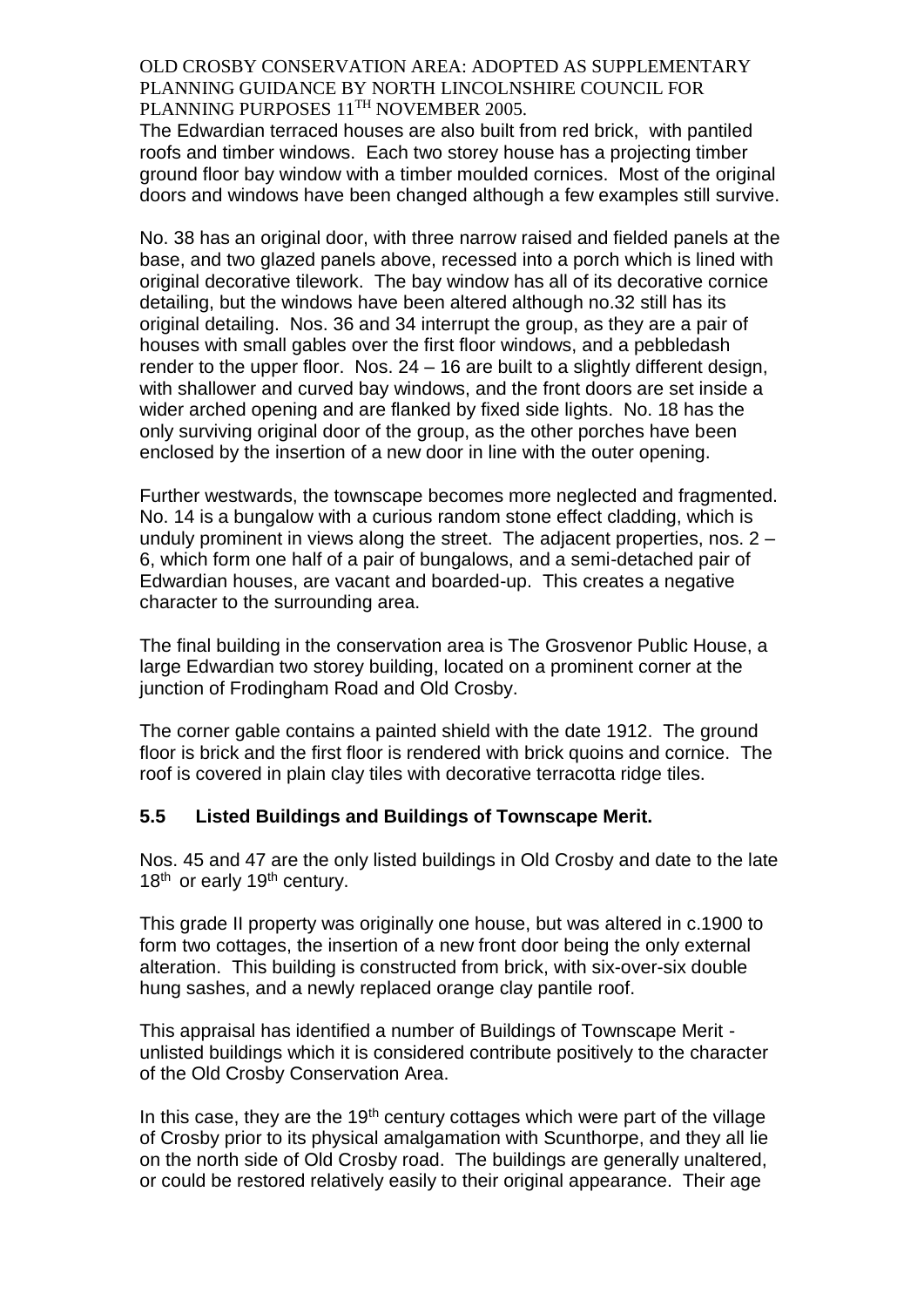and architectural interest is considered to provide sufficient justification for them to be given protection, and the Council will resist their demolition unless the applicant can prove that the building is beyond the point of economic repair. Additionally, because these buildings are an important part of the character of the conservation area, the Council will pay special attention to applications for alterations and extensions. Policies to help achieve their preservation and enhancement are provided in Supplementary Planning Guidance for Old Crosby.

# **5.6 Other features of interest.**

The treatment of the public highway is in keeping with the rural origins of Crosby, with simple details using modern materials including the tarmacadamed roadway and the pavements edged with concrete kerbs. The main street is lit by tall, modern aluminium lamp columns.

In Grosvenor North a tree has recently been planted on the central island with a metal railing enclosure to protect it from the traffic. This also encloses the "Crosby stone", a good luck stone that is part of Crosby's folklore, and a survival from its village days. In front of Abey Court it is a modern geometric wall sculpture protected by an integral canopy.

# **5.7 Summary.**

- Old Crosby plan form suggests early origins
- Contrast with regimented layout of modern development around it
- Variety of buildings dating to between the late  $18<sup>th</sup>$  and  $20<sup>th</sup>$  centuries
- Best group nos. 39-53 on north side of Old Crosby
- Only listed building is nos. 45-47
- Buildings are two storey, detached or semi-detached, with brick elevations and clay pantiled roofs and end chimney stacks
- Timber sash windows (six panes-over-six panes) a special feature
- Notable stone boundary walls and small front gardens
- On south side of Old Crosby, are late  $19<sup>th</sup>$  century terraced houses
- Two storeys with slate roofs
- Brick and rendered elevations, with attractive ground floor bay windows

# **6 PROBLEMS AND PRESSURES.**

# **6.1 General.**

Old Crosby has all but lost its individual village identity due to the surrounding developments of the 20<sup>th</sup> century. The houses on the north side of the street are the only remains of the 19<sup>th</sup> century settlement, and any demolition or redevelopment of the historic core is likely to further threaten the character of the area.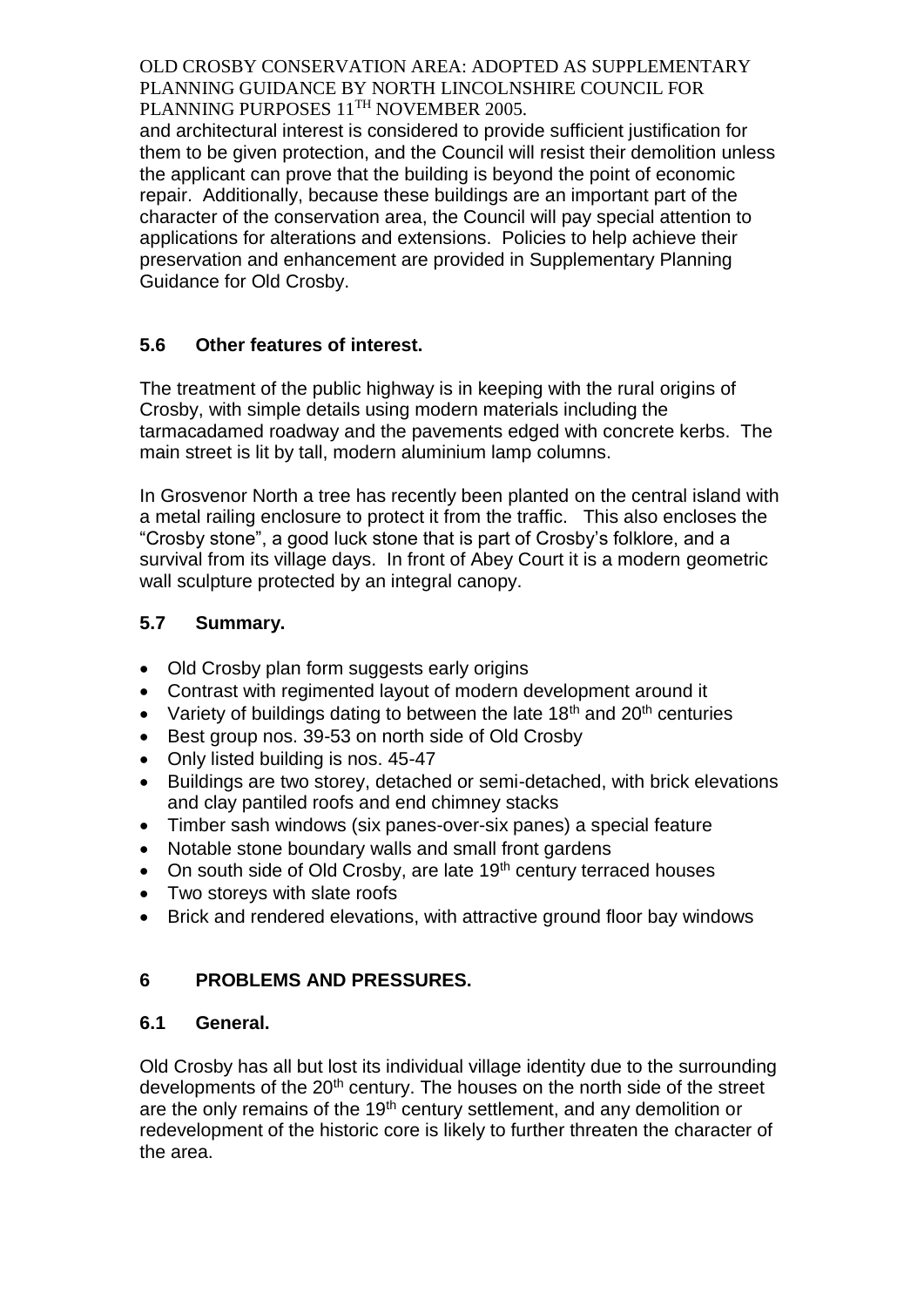Many of the buildings in the conservation area have lost their original windows and doors, and the new inferior designs have eroded their architectural quality and design integrity. The accumulative effect of these incremental changes has adversely altered the appearance of the whole area. The dominant telephone wires are another discordant feature in the conservation area.

## **6.2 Buildings which have a negative or neutral impact on the conservation area**

On the Townscape Analysis map, buildings or structures which it is considered have a negative impact on the conservation area have been identified. These include properties dating from the second half of the  $20<sup>th</sup>$ century which have little inherent architectural merit, have been substantially altered, and are not part of the historic village of Old Crosby.

Other buildings, which have a less negative impact but which are not of sufficient interest or quality to be considered as Buildings of Townscape Importance, are also shown on the map as making a neutral contribution.

# **6.3 Sites which have a negative impact on the conservation area.**

The Townscape Analysis map also identifies three sites which have a negative impact on the character of the conservation area. Most notable of these is the car parking area beside the garage showroom, with its display of cars for sale. The area in front of The Grosvenor Public House is also, at present, an unattractive area of tarmac and one section of the boundary wall has collapsed. The hard landscaping in front of the Sikh temple, and the various street signs and street lights on this corner, are also regrettable. The Council would welcome the development or enhancement of these sites.

# **6.4 Buildings at risk.**

Nos. 2 – 6 Old Crosby are all vacant, boarded up and wind and weather tight. Although they are not in immediate danger of decay, long term vacancy of these properties may lead to their deterioration. The present visual appearance of these vacant properties has an adverse impact on the appearance of the conservation area, and their imminent re-use should be encouraged.

# **6.5 Alterations to existing historic buildings**

Alterations to windows and doors of the existing properties within the conservation area have already had a negative impact on the character and appearance of Old Crosby. This is particularly evident on the properties on the south side of the street which were originally designed as a uniform group. Now, due to the diversity in materials, proportions, and design of new windows and doors, the cohesive quality of the original designs have been lost.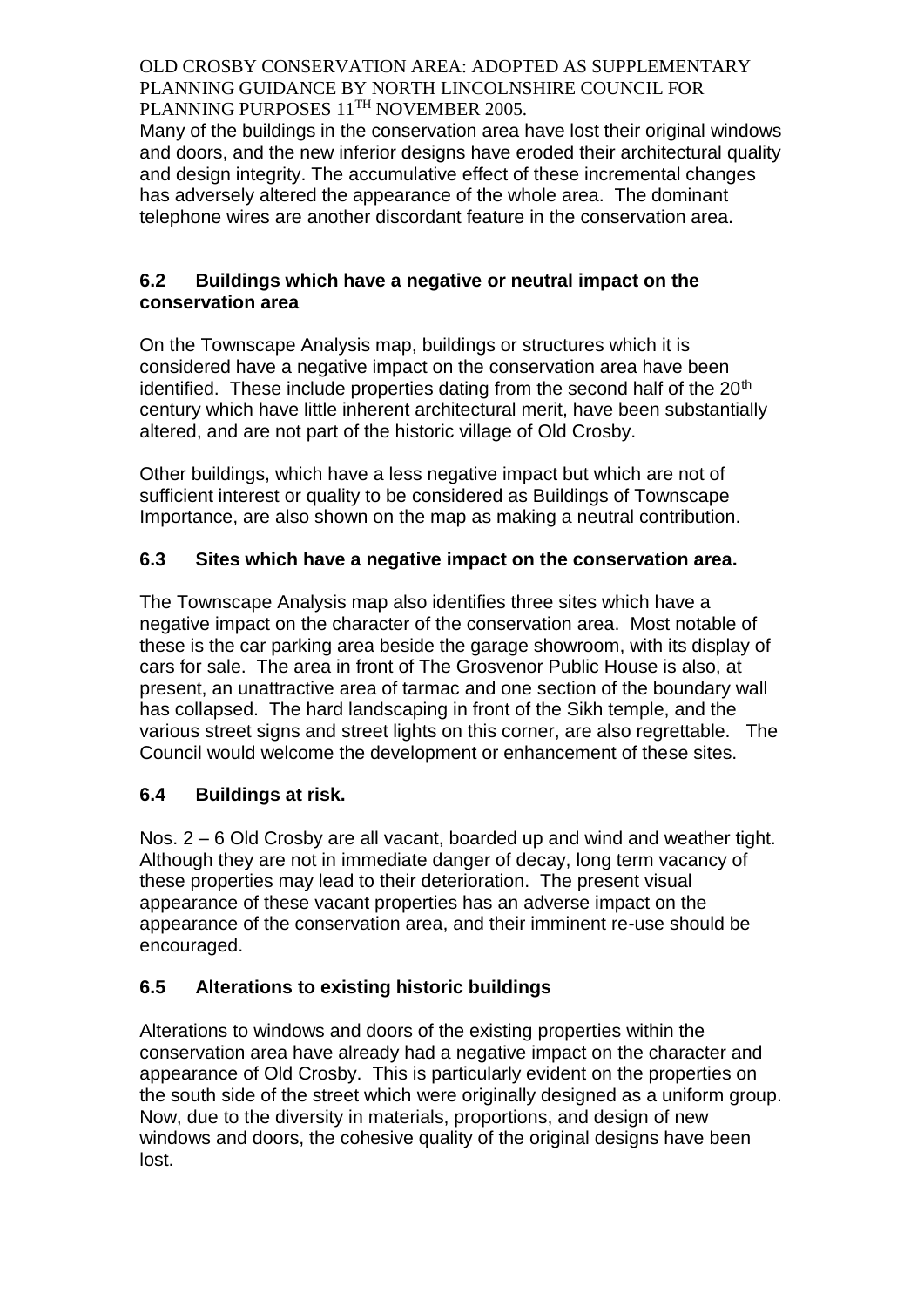# **6.6 New development within the Old Crosby Conservation area**

Fortunately, there has been little new development within the Old Crosby Conservation Area since designation in 1976, although incremental changes to small elements, noted in Section 6.5 above, has continued.

# **6.7 Summary.**

- Old Crosby has lost its village identity due to modern development around it
- Loss of original windows and doors in the unlisted but historic properties a major problem
- Three sites within the conservation require enhancement: the garage, the land around the Temple, and the land around the Grosvenor Public House
- Nos. 2-6 Old Crosby are Buildings-at-Risk

# **7 RECOMMENDATIONS.**

# **7.1 General.**

This section contains a number of recommendations in order to preserve and enhance the character and appearance of Old Crosby in the future. These proposals will be subject to public comment prior to being formally adopted as Supplementary Planning Guidance. Further recommendations may be added, or existing ones deleted, as part of the public consultation exercise.

# **7.2 Preservation, enhancement and re-instatement of architectural quality.**

A number of initiatives could be undertaken:

- *Encourage reinstatement of original features where they have been removed.*
- *Agree list of Buildings of Townscape Merit shown on map 5.*
- *The Council could consider producing some design guidance on the appropriate design for replacement windows and doors.*

# **7.3 Environmental and street improvements.**

A number of sites could be improved by:

 *Encouraging the owner of the Grosvenor Public House to repair the boundary wall and improve the visual appearance of the forecourt area perhaps by the introduction of some soft landscaping*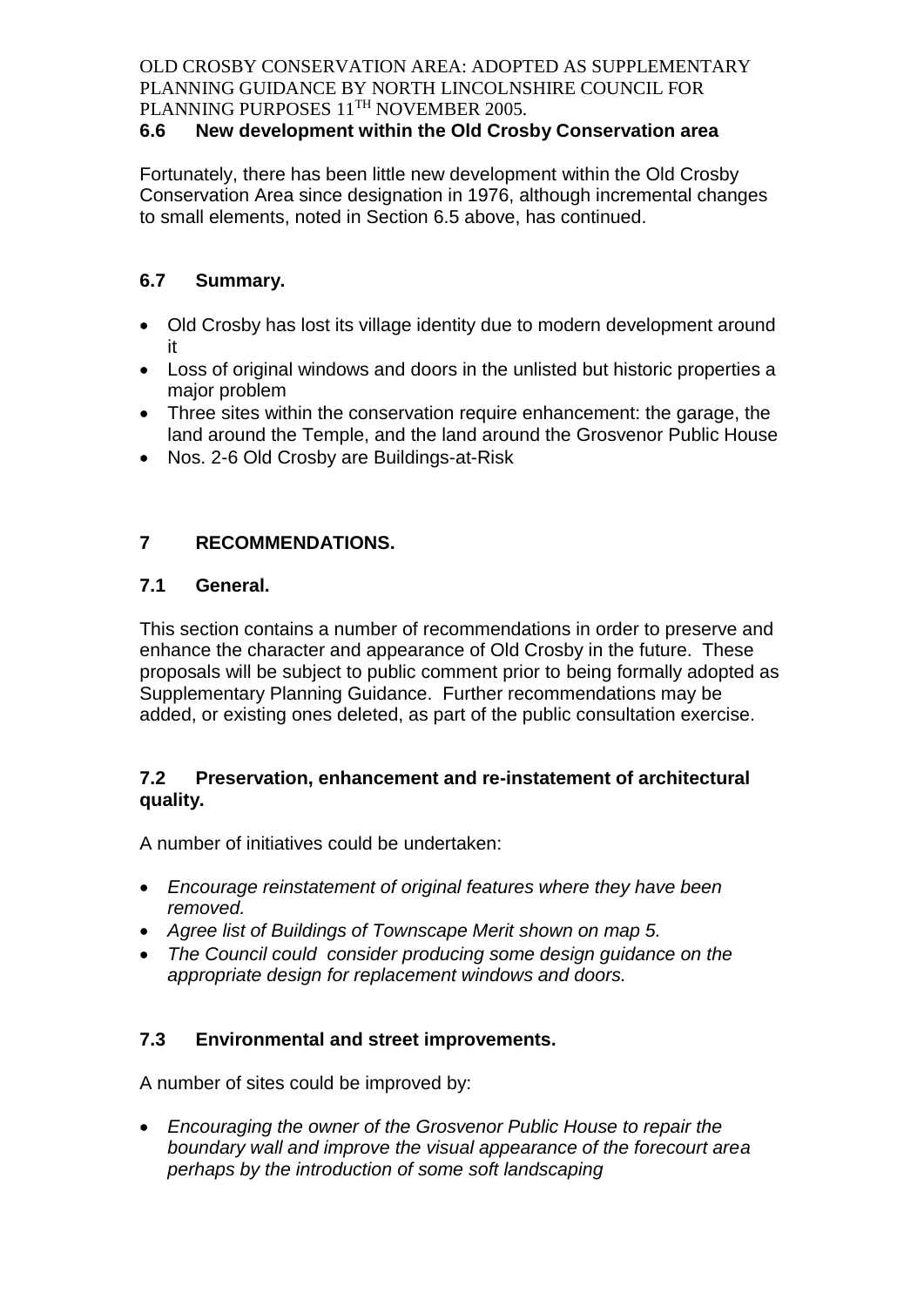- *Encouraging the owners of the Temple to improve the forecourt and boundary to their property*
- *Encouraging the garage owners to improve the appearance of their site*
- *Undergrounding overhead wires*

# **7.4 Boundary review***.*

Following a careful survey of the existing conservation area and its immediate environs, it is not proposed to make any changes to the boundary.

# **7.5 Article 4 Direction**

The Council has some powers to control building works under its planning and development control powers although under the present legislation residents are entitled to carry out certain minor works to their houses as "permitted development" i.e. no planning permission is required. The accumulative effect of even apparently minor alterations over time has had a major impact on the appearance of Old Crosby and the overall quality of an area. These changes to windows and doors could be brought under planning control by the introduction of an Article 4 Direction. *In the case of Old Crosby nearly all the windows and doors have already been changed and therefore the serving of such a Direction is now too late.* However, the Council will encourage owners to carefully consider the detailing of external changes to their properties wherever possible.

## **For information on the Old Crosby Conservation Area contact Edward Rychlak in the Environment Team on 01724 297396, or write to:**

The Environment and Public Protection Department, North Lincolnshire Council Church Square House PO Box 42 **Scunthorpe** North Lincolnshire DN15 6XQ

## **For further information relating to listed buildings and conservation areas, contact:**

English Heritage 23 Savile Row London W1S 2ET General telephone enquiries: 020 7973 3000 Customer Services: 020 7973 4916